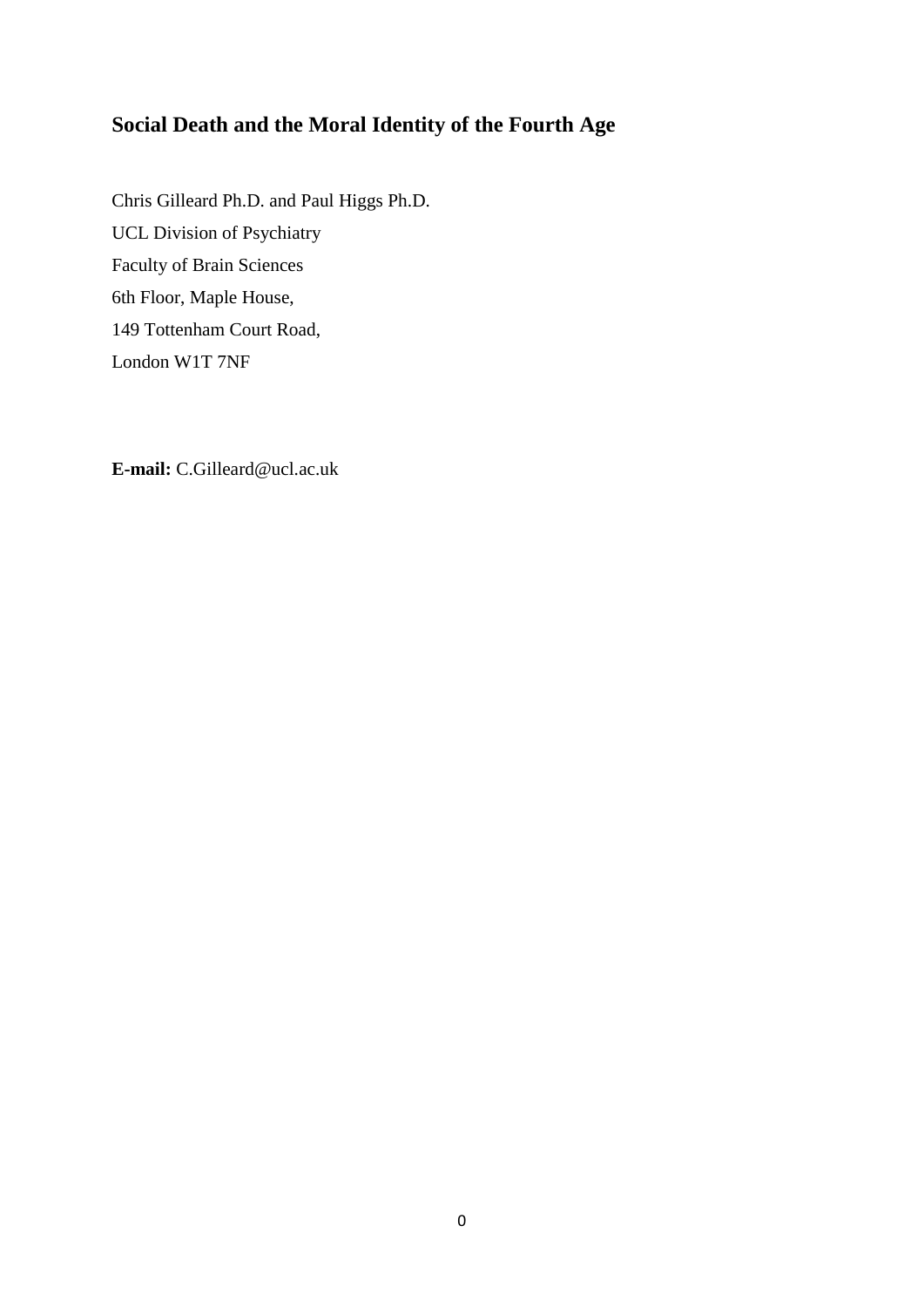#### **Social Death and the Moral Identity of the Fourth Age**

#### **Abstract**

The bleaker aspects of old age have been encapsulated in the concept of a fourth age which has been likened to a metaphorical 'black hole' where human agency is no longer visible. This paper explores what such a formulation might mean for the moral standing of mentally and physically infirm persons. Does the idea of a fourth age reinforce representations of dementia as a form of social death or does the status of those defined by the moral imperative of care benefit from the narratives and practices of their carers who keep socially alive such persons whatever their degree of dementia? This paper argues that those persons at risk of being enveloped by the fourth age are not inherently deprived of a social life even if it is a social life that their previous self would not have chosen. The moral imperative of care forms a key part element of the fourth age – for both good and ill. Recognising the role of carers in realising or rejecting the fourth age imaginary means also valuing their agency.

**Key words:** Fourth age, moral identity, dementia, social death

**Words**: 176

**Total word count:** 6070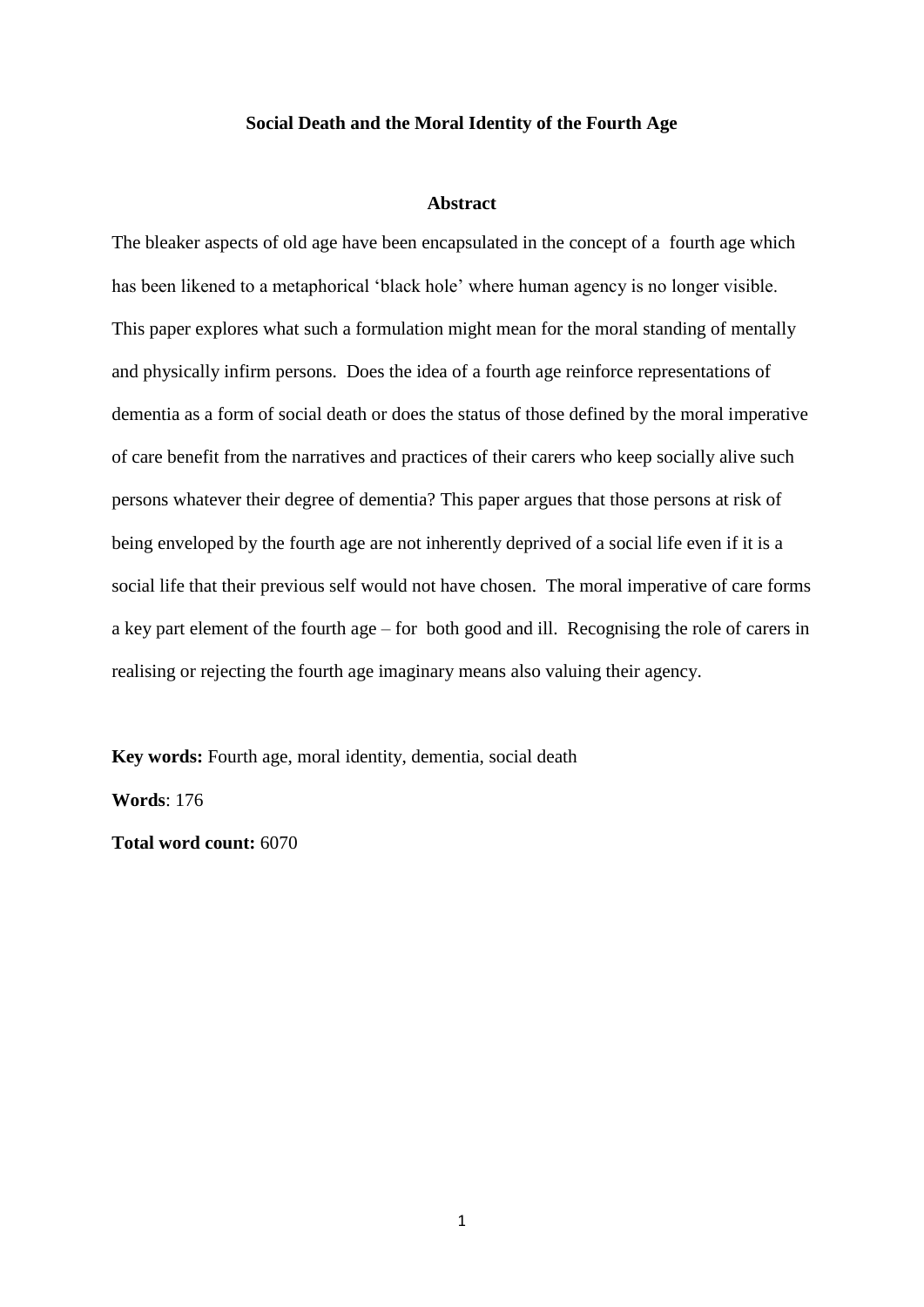## **Social Death and the Moral Identity of the Fourth Age**

### **Introduction**

In a paper published in the *Lancet* in 2010 Daniel George wrote: "The everyday language we use to describe dementia shapes our perceptions of brain ageing and even contributes to what has been called the "social death" of those most severely affected" (George, 2010: 586). He goes on to argue that not only does the language used about dementia "guide feelings of enmity and fear" but it also leads to dementia being seen "as something external of us". In identifying the contribution of language to the construction of the social death of people with dementia, George helps situate the concerns of this paper which are to consider the nature of the social identity attributed to mentally frail old people what we have termed the 'social imaginary' of the fourth age. In particular we are interested in examining whether the fourth age, conceived in this way, necessarily condemns people to 'social death' and therefore places them outside of social relations (Higgs and Gilleard, 2015). This question is important because the idea of the social death of the person with dementia is one which is increasingly rejected in most contemporary accounts of the social relations surrounding dementia in favour of positions supporting the continuing role of 'personhood' (Dewing, 2008; Kitwood, 1997). For those advocating a personhood approach the difficulty with the concept of social death is that it implies the loss of personhood while the individual with dementia is alive and therefore deprives him or her of their 'human rights'.

However, if the fourth age is thought of as 'ageing without agency' (Gilleard and Higgs, 2010) the challenge for people with dementia is less about their personhood going unrecognised as their various dependencies that position them under the agency of others through the 'imperative of care'. Once activated this imperative of care provides (for good or for ill) a necessary scaffolding potentially preventing the social death of the person with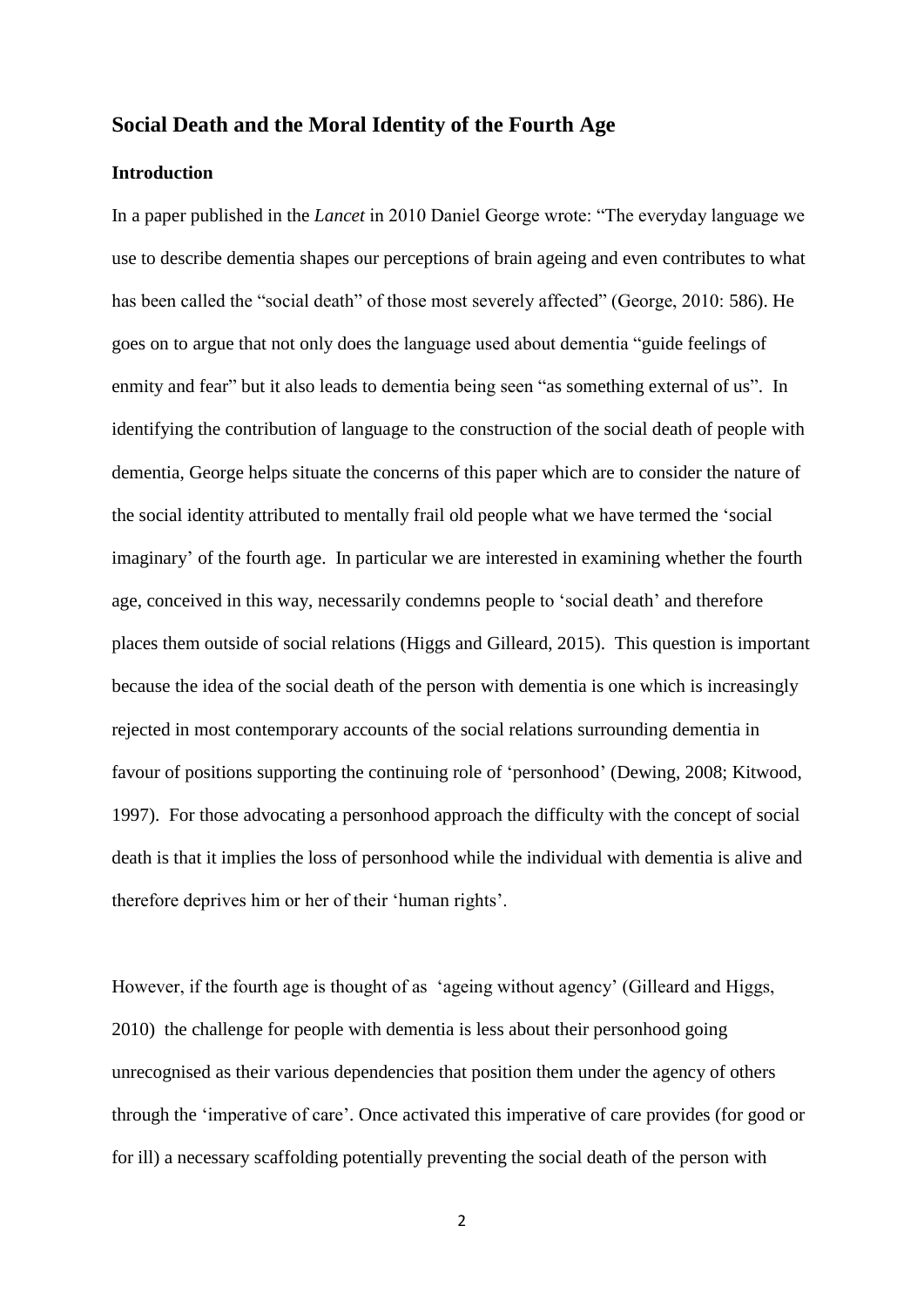dementia while potentially foreclosing other aspects of personhood. The social imaginary of the fourth age may keep alive the identity of the person with dementia but it also serves to frame the individual as a non-agentic object of concern even while maintaining the individual in the complex pattern of social and cultural relations that constitutes caring.

These arguments might seem to run contrary to much discussion about dementia and personhood. To expound our argument we need to start by defining our terms. This we do in the first part of this paper, by explicating the concepts of 'the fourth age', 'moral identity' and 'social death'. In the second half of the paper, we address the various possible relationships between these terms. We conclude by arguing that mentally frail old people can be maintained as socially alive persons, even as their care is carried out under the aegis of the fourth age, and despite being considered as having a limited or even lost agency.

### **The fourth age**

The concept of 'the fourth age' was introduced into modern gerontology by Peter Laslett, in his book *A Fresh Map of Life* (Laslett, 1989; 1996). Laslett described the fourth age as a period of dependency and decrepitude, which he contrasted with the autonomy and achievement in later life that he attributed to the third age when the responsibilities of work and family were shed and opportunities for self-fulfilment beckoned (Laslett, 1996: 192). While Laslett saw the fourth age as a final stage of life normally occurring after the third age had been attained, he acknowledged that for some illness may cause a rapid fall into the fourth age, with no opportunity for any third age, while for others death may come so swiftly it pre-empts the possibility of a fourth age.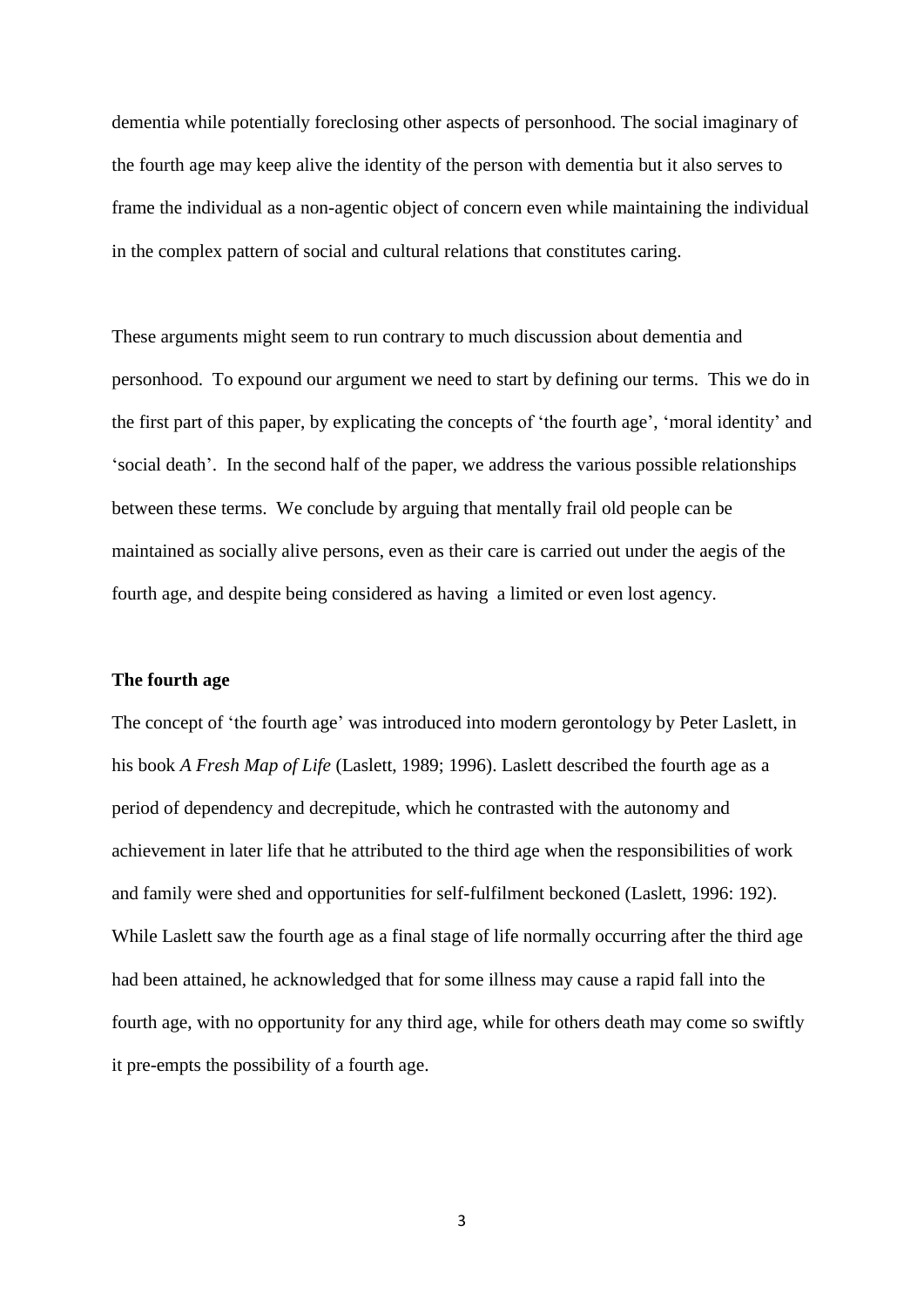Paul Baltes took up the theme of the fourth age which he located as a distinct chronological period associated with the age of the oldest old, typically after the age of 80 (Baltes and Smith, 2003). He likened the division between the third and fourth age to the American psychologist Bernice Neugarten's earlier distinction between the 'young' old (60-74) and the 'old' old (75+) (Neugarten, 1974). But for Baltes, this divide represented more than a matter of mere chronology. For him, there was a significant *qualitative* distinction between the empirically realisable possibilities of the third age and the intractability of loss that characterised the fourth (Baltes, 2006). Baltes' conceptualisation of the fourth age resonated with the earlier idea of 'terminal decline' which argued for a distinction between the positive growth of years lived since birth and the deterioration taking place in the years leading up to death (Palmore & Cleveland, 1976).

In our own work we have provided an alternative approach to the fourth age which differs markedly in its point of reference. Based neither on any fixed bio-chronology nor on individual stages of life, we proposed that the fourth age is a social imaginary (Gilleard and Higgs, 2010; Higgs and Gilleard, 2015). We draw the1 term 'social imaginary' from the work of the French theorist, Cornelius Castoriadis in his *The Imaginary Institution of Society*  to refer to the way that society and its institutions are given meaning by its members (Castoriadis, 1987). For Castoriadis, the function of 'social imaginaries' is to give meaning to modern society's unstructured and inarticulate sense of the world (Castoriadis, 1987: 39). Social imaginaries have both a creative function – ascribing changing or inventing meanings for social institutions and practices – and an alienating aspect, when these meanings take on a life of their own, excluding or proscribing alternative meanings and interpretations (Castoriadis, 1987). For the Canadian philosopher Charles Taylor, social imaginaries provide the social cognitions supporting mutual expectancies and social trust – the sense of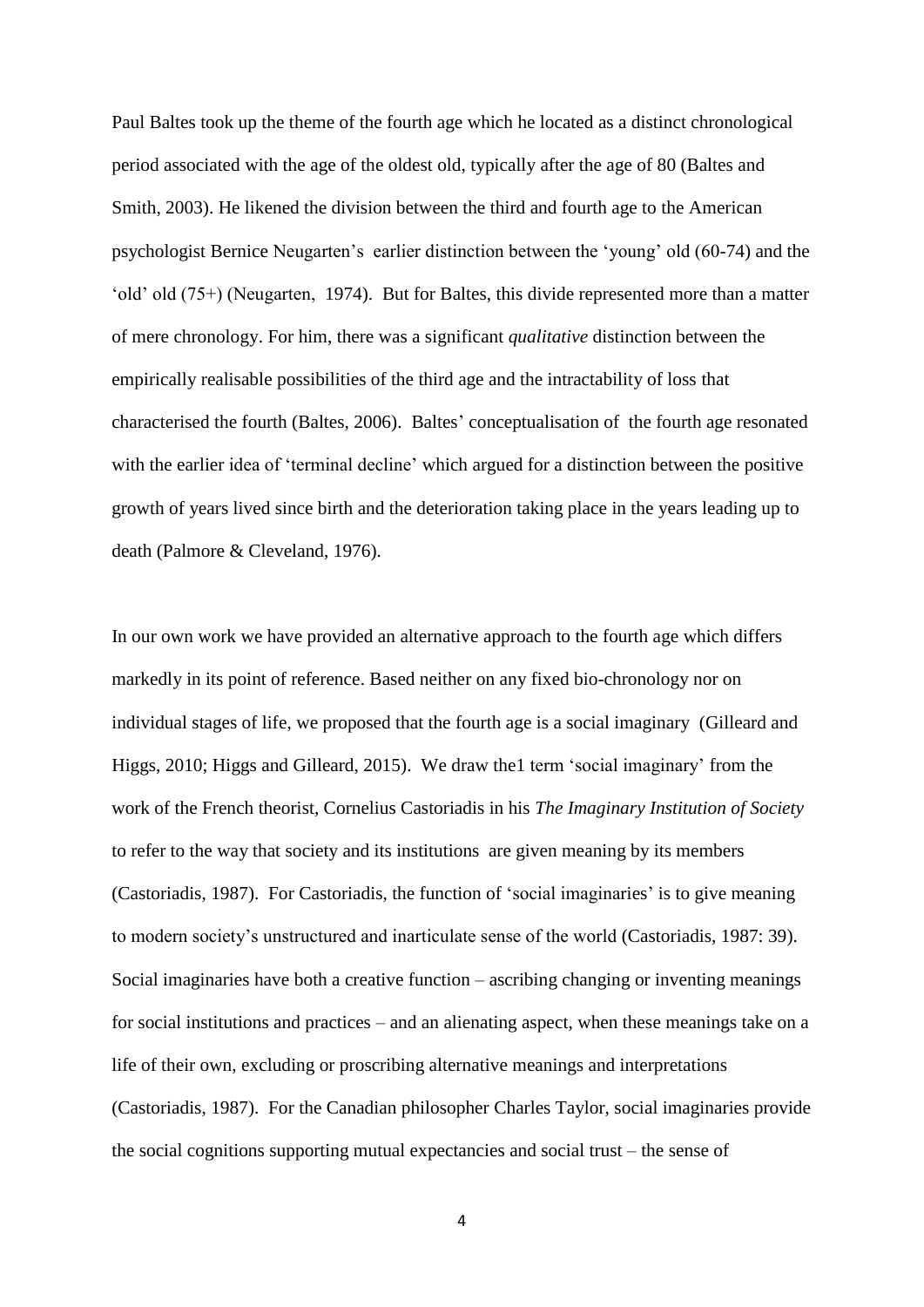togetherness (Taylor, 2002). The role of 'public opinion' and the 'mass media' serve as important vehicles in conveying the outlines of modern social imaginaries – whether positively as in 'our team', 'our government' or 'our boys' – or negatively as in 'those gypsies', 'those immigrants' or simply 'those people'.

Old age, we have suggested, has long functioned as such a social imaginary, a social position that is either loved, respected or feared, sought after or shunned, attributed power or denied it; in short a term whose cultural meaning is open to interpretation of what it means to be 'old'. The fourth age is the dark side of this imagined old age, the repository of all the feared and disdained aspects of age and agedness. In contrast to the authority of age with its notions of maturity and/or seniority, the fourth age is associated with senility and senescence. It is not our intention here to explore all the various influences shaping its imaginary (see Higgs and Gilleard 2015 for a fuller treatment); here we can only briefly outline what we consider to be the four key vectors making up its contemporary form before exploring in more detail one particular vector, the imperative of care and its role in defining what can be thought of as the *moral identity* of the fourth age.

### **Vectors of the fourth age**

At the heart of the fourth age imaginary is the social construction of frailty (Higgs and Gilleard 2014), with its various relationships to bio-medicine, society and the moral universe. For some time bio-medical scientists have been preoccupied with identifying a syndrome of 'frailty' distinct from both age and disease, one that serves as a bio-marker of biological vulnerability. Associated with this 'laboratory science' have been those practicing clinicians who have sought to incorporate failures or dysfunctions in most organ systems, and in mental health and social resources, creating a bio-psycho-social omnivore that sucks up every late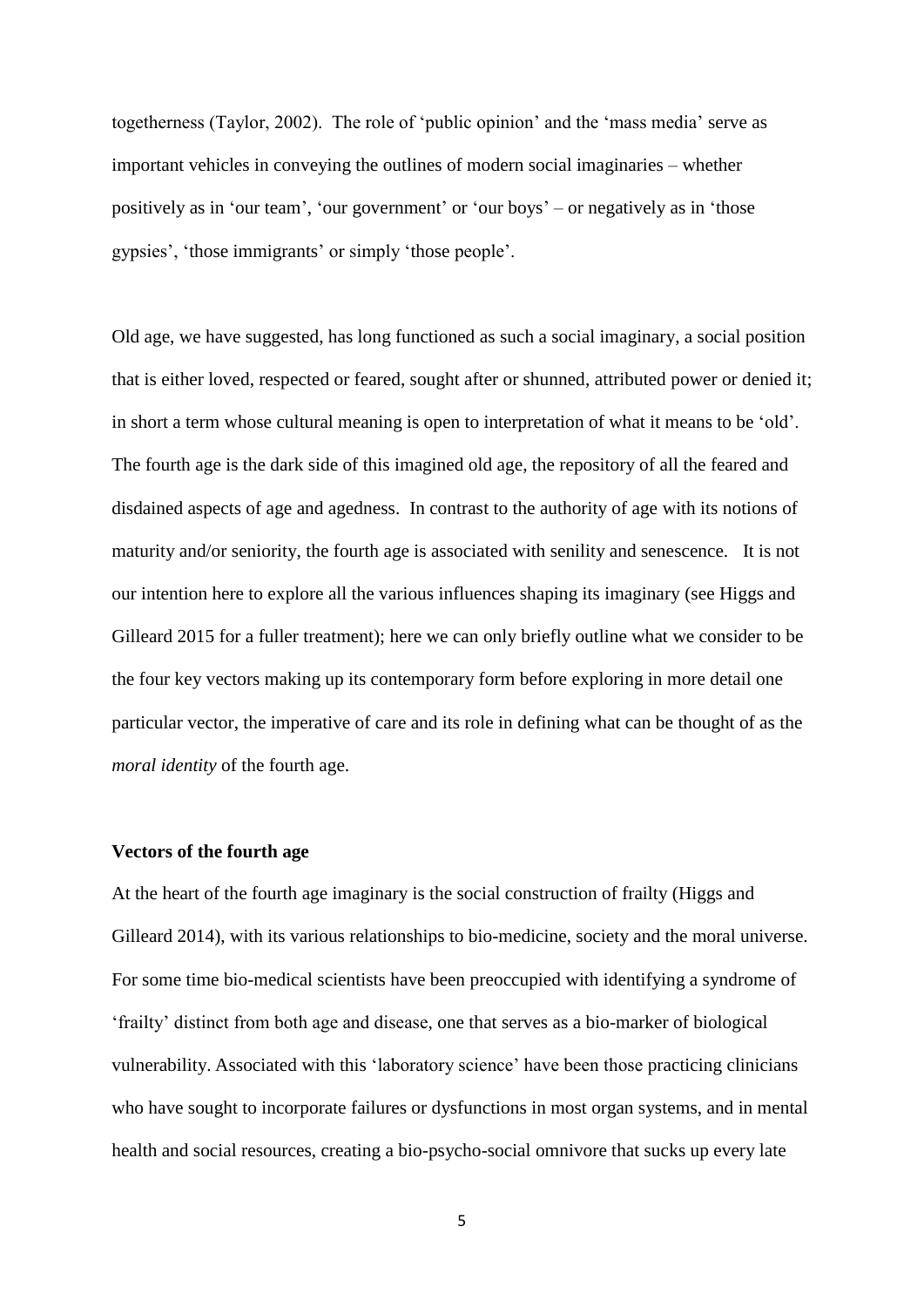life falling into its maws The objectification of frailty represented by such biomedical endeavours is one important aspect of the fourth age. Another, equally important if rather different vector is that of abjection.

Abjection, as used by Georges Bataille in his essay '*Abjection and miserable forms'*, links certain social positions with their proximity to dirt and disgust (Bataille, 1999). Formulated as an abject class are all those whose utter impoverishment (culturally, financially and/or socially) leads them to and keeps them attached to an inescapable life of dirty work and regular contact with what the rest of society manages to avoid or at least conceal. This concept of abjection was further developed by the French feminist writer Julia Kristeva in her book *Powers of Horror: Essays in Abjection* (Kristeva, 1982). Much more than Bataille, Kristeva concentrated upon the intra-psychic aspects of abjection, the psychological attributions associated with abject objects and the relationship between those abject objects and their abject subject. Drawing upon both Bataille and Kristeva, abjection can be theorised as a form of social division or social status with its accompanying intra-psychic and interpersonal 'state of being'.

The abjection of the fourth age might seem to be concerned with incontinence, a lack of selfcare or the seemingly purposeless behaviour of older people with dementia. All these may well serve as signifiers of people's abject circumstances, but they are rendered more 'pitifully' abject by an evident lack of agency - the individual's apparent inability to conceal his or her 'failings' whether through physical weakness mental limitation or other factors. This combination of 'objectified frailty' and 'distanced abjection' lends itself to the process of 'othering' – that failure to acknowledge the subjective agency of an older person that constitutes the third vector in the social imaginary of the fourth age.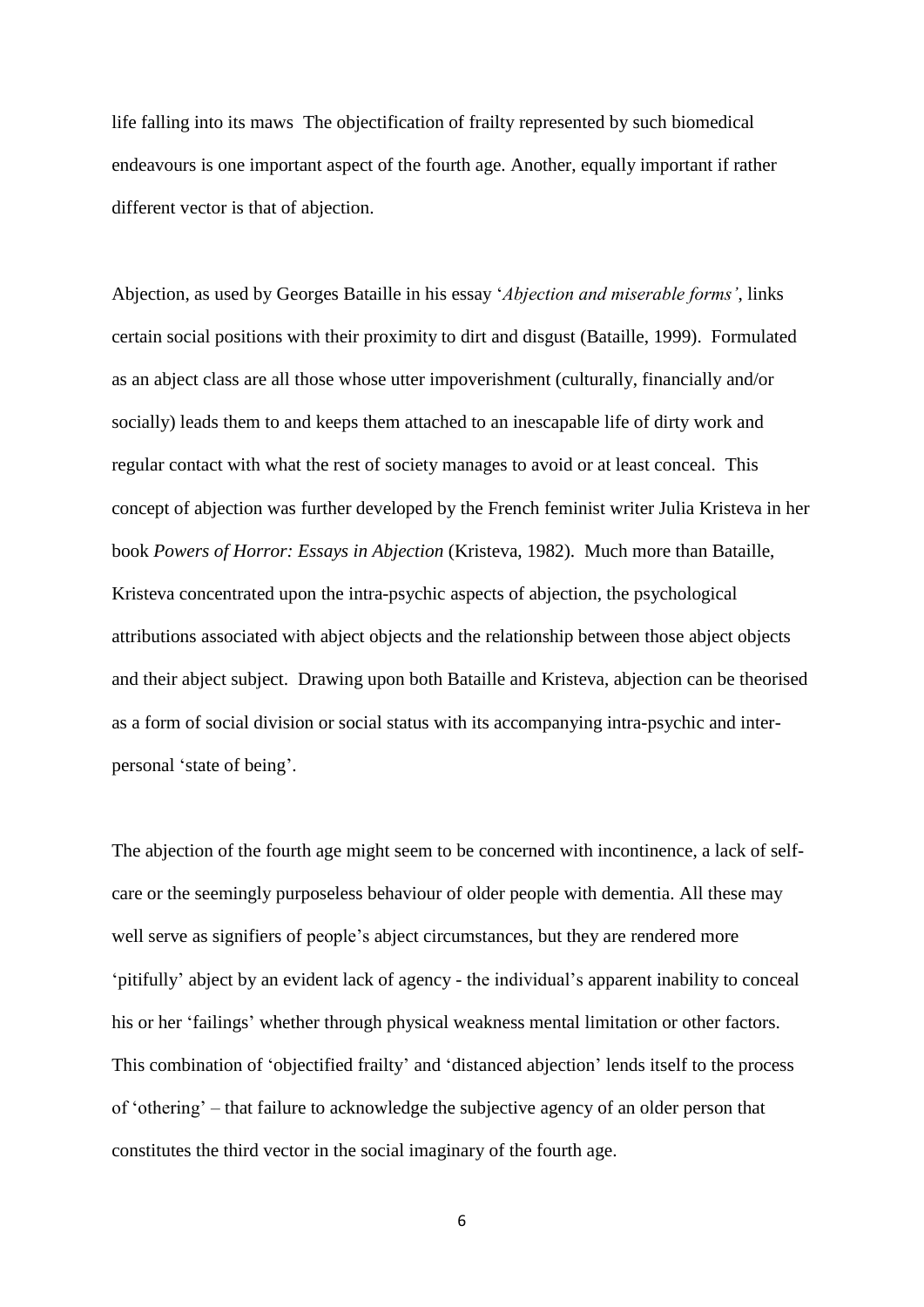Othering is essentially a catch-all term to describe the attributions made by other people of persons who seem powerless to assert their own identity or realise their social agency. As a concept, 'othering' has a long and complex history within the academy. Its systematic use in cultural studies has been to represent the process whereby identities are attributed to those who have for various reasons become subject to the power of another (Spivak, 1988). This process was first modelled on the relationship of colonial peoples to their imperial rulers, as 'subaltern subjects' who were given no voice as subjects in their own right. Denied their own subjectivity, they exist as forever third persons in forever third worlds. Spivak helped develop the academic field of 'post-colonial' studies where the narratives and practices through which particular colonial regimes 'othered' those whom they ruled over were explored. While the concept of othering was first explored within such post-colonial contexts, more recently it has been applied to health and social care settings to describe how staff controlling health or social care 'other' those subject to particular care regimes (Canales, 2000; 2010; McCallum, 2002).

Canales has suggested that a distinction be made between practices that actively support an 'inclusionary' othering and those that adopt a more traditional 'exclusionary' othering associated with marking and naming those considered different (Canales, 2000). As she points out, "it is through others that we come to see and define self, and it is our ability to take that role that allows us to see ourselves through others." (Canales, 2000: 17). She argues that the process of othering is not inherently 'bad' and that it can enable people in very different circumstances engage with each other, as 'others', without thereby oppressing or being oppressed. Accepting difference and otherness, even non-reciprocity, she suggests, can still make care possible whether from a sense of obligation or from feelings of pity, even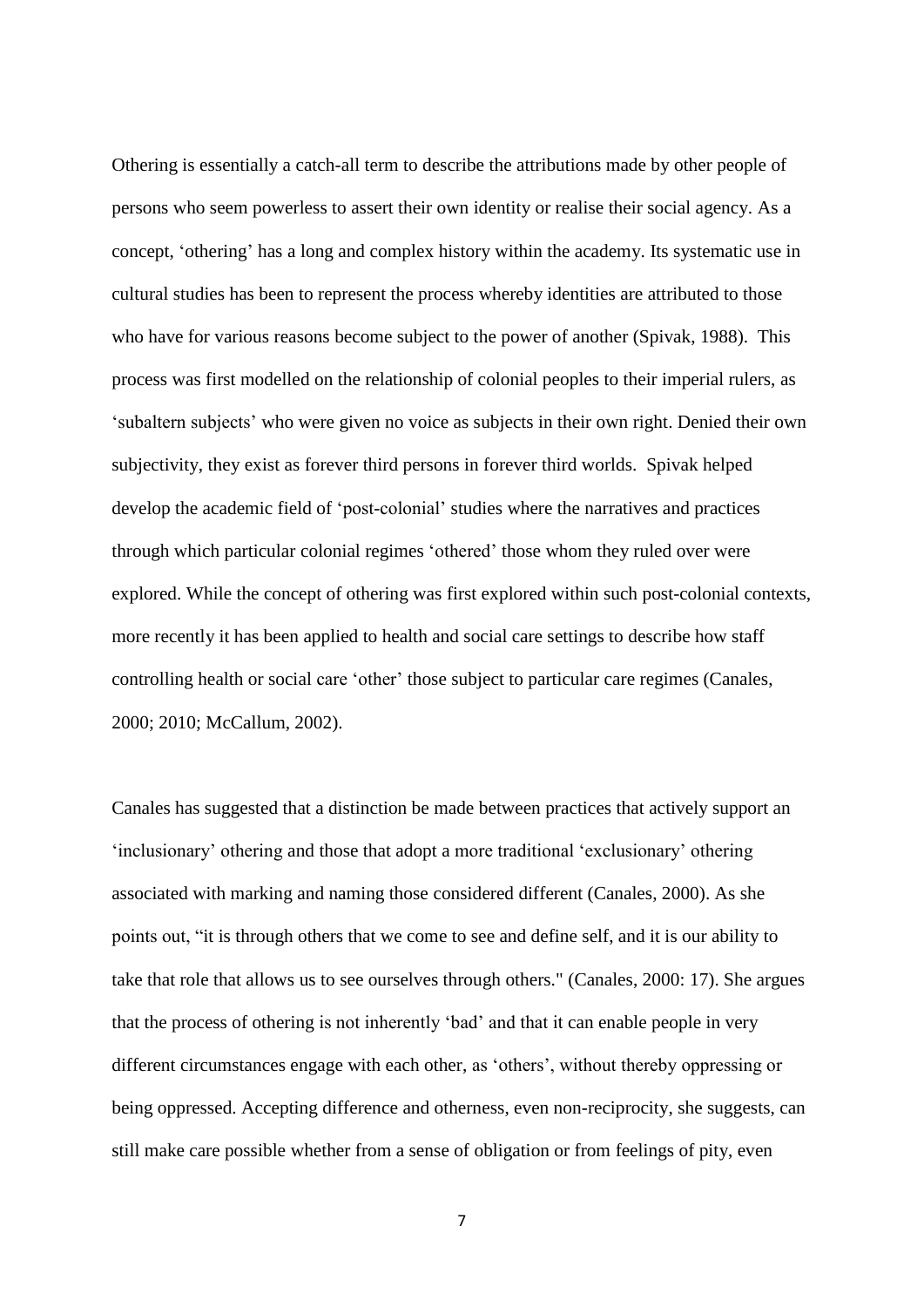though care is constrained by this sense of intractable 'otherness'. Thus conceived, othering can inform even if it does not determine the moral imperative of care, that fourth vector constituting the social imaginary of the fourth age.

#### **The imperative of care and the moral identity of the fourth age**

In charting the 'social death' implied by the loss of agency embedded within the fourth age, we soon come up against the moral imperative of care. The tradition of offering charity to orphans and widows, the aged and infirm pre-dates modernity. It forms a common theme in all the Abrahamic religions. In Europe, the Reformation and the Counter-Reformation of the 16th and 17th centuries sharpened the distinction between the deserving and undeserving poor. Previously, it has been argued, the act of giving was considered more important than the character of the recipients. Charity was a practice expected of its adherents by their religious affiliation to secure their own salvation. The secularisation of poverty associated with the Reformation lead to more attention being paid to the recipients – on who deserved '*caritas*'. Subsequent developments continued to privilege the impotent poor, especially the most impotent, the aged and infirm who were not only offered better accommodation and diet in the alms-houses, poorhouses and workhouses but were also deemed more eligible for 'outdoor relief'.

When the machinery of the British poor law was dismantled during the first half of the twentieth century, the greatest number of people occupying 'long stay beds' – in the workhouses, the infirmaries and the various asylums – were the aged sick. They were also among the last to gain access to the new hospital regimes which had thus far excluded them (Smith, 1990). As the post- war welfare state lumbered into action, 'care of the aged' presented it with some of its greatest challenges. Though among the most deserving, the aged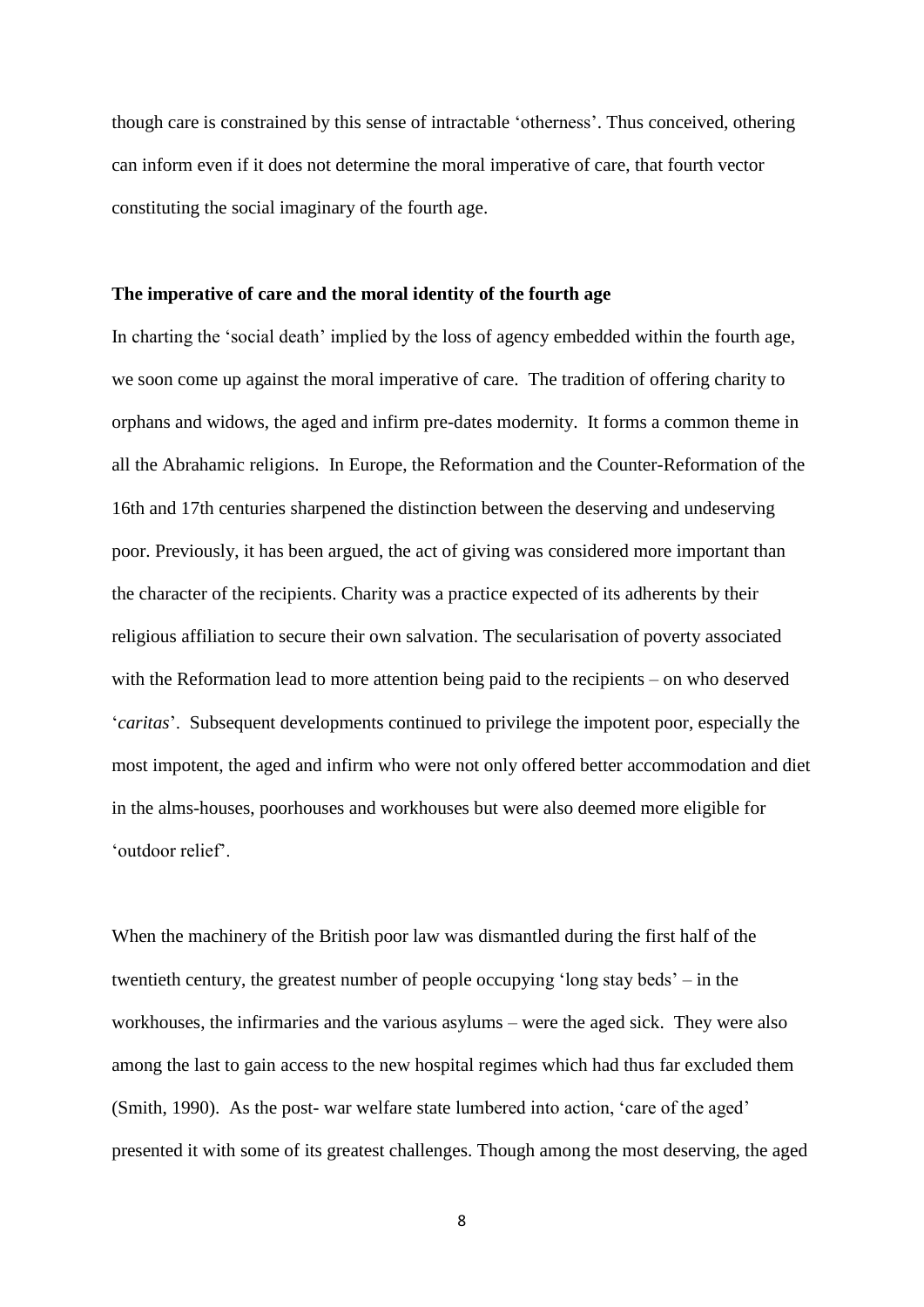sick were also among the least rewarding to look after, creating a degree of ambivalence on the part of the post-war welfare state. The aged sick could not be ignored. Everyone agreed that 'something needed to be done'. But what was most often done typically took place out of sight of the collective 'us' that constituted our collectively imagined 'welfare society' and much of it was, in retrospect, inadequate, inefficient and at times uncaring (Webster, 1991).

Foremost among the challenges arising from the integration of old people into the health care system was agreeing and organising that care – who needed it, where should it take place and how should it be funded. As always, the aged sick most often received care within the family, by individuals whose relationship to the person receiving care was that of a wife, daughter, husband, son or daughter-in-law. Care-giving responsibilities followed from the moral identities assigned within and assumed by members of the family (Finch, 1989). By the 1980s as part of the move toward 'community care' the wives daughters husbands sons and daughters-in-law began to be re-labelled 'carers'. Surveys were conducted exposing the plight and even the 'oppression of carers' (Dalley, 1991). The aged sick had already been relabelled 'the elderly mentally and physically infirm'; now those who helped them were known as their 'carers'. Local authorities complained that they could no longer afford extending subsidised accommodation to those who were merely socially needy or poor; hospitals on the other hand were becoming uncomfortably blocked by their aged patients whose care they asserted did not 'need' the costly ministrations of hospital doctors and nurses. Care needed to be re-located within the community, and in any case, institutions were breeding grounds of an exclusionary othering. Keeping elderly mentally and physically infirm persons at home was morally and financially a better option.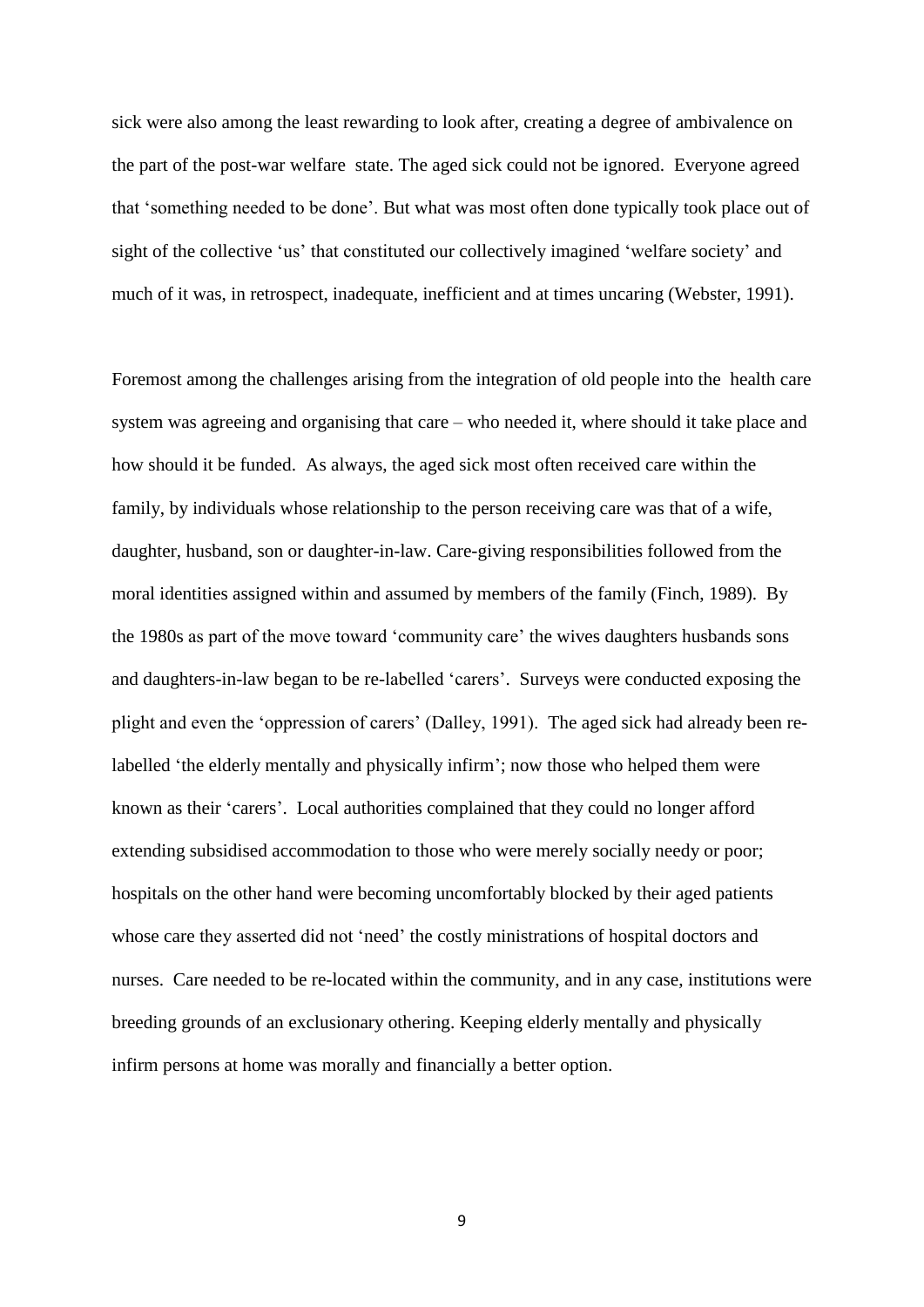Signs of an ecologically framed crisis were increasingly predicted – rising tides of dementia, tsunamis of frailty, an apocalyptic demography of agedness was being formulated out of the ageing of already ageing societies (Robertson1993; Zeilig, 2014). How could this crisis be managed if not by ever tighter targeting and ever finer distinctions of frailty? As the networks of formal care were drawn tighter, long term care was increasingly purchased from the non state sector as offering 'better value'. What had once been an exclusive and exclusionary service for an elite few, the clients of private home nursing and nursing homes, was now expanded into a democratic market place whose customers were not so much the wealthiest but the most aged sick. Would such care prevent further 'frailure'? Would it ameliorate the abjection of the frail and the isolated older person, replacing the exclusionary 'othering' of the past with an inclusionary care service for the future? Or might it have the opposite effect – expanding the possibilities of abjection, and more profoundly othering care recipients by constructing narratives for them of person-centred, paid compassionate care, service cultures of dementia rendered incoherent by the everyday practices that were shaped not by the wishes of informed and well off elderly customers but by the abjection and frailures of these newly designated 'clients'?

'Piss on your pity' is a slogan that has been used by mostly younger sections of the disability movement to re-assert their agency in the face of 'care'. But who can speak out for those who are unaware of, or unable to politicise, their incontinence, who, conveniently packaged in old age nappies are labelled 'doubly incontinent, change regularly'? Should we avoid feeling pity for them and insist on their status as clients engaged in an equal exchange of cash for care? Or must we wear hope with a mourning band when confronted by what Lionel Trilling has called "the essential immitigability of the human condition" (Trilling, 1972: 156)? Of course we should try harder, 'fail better' in Beckett's words (Beckett, 2009). Might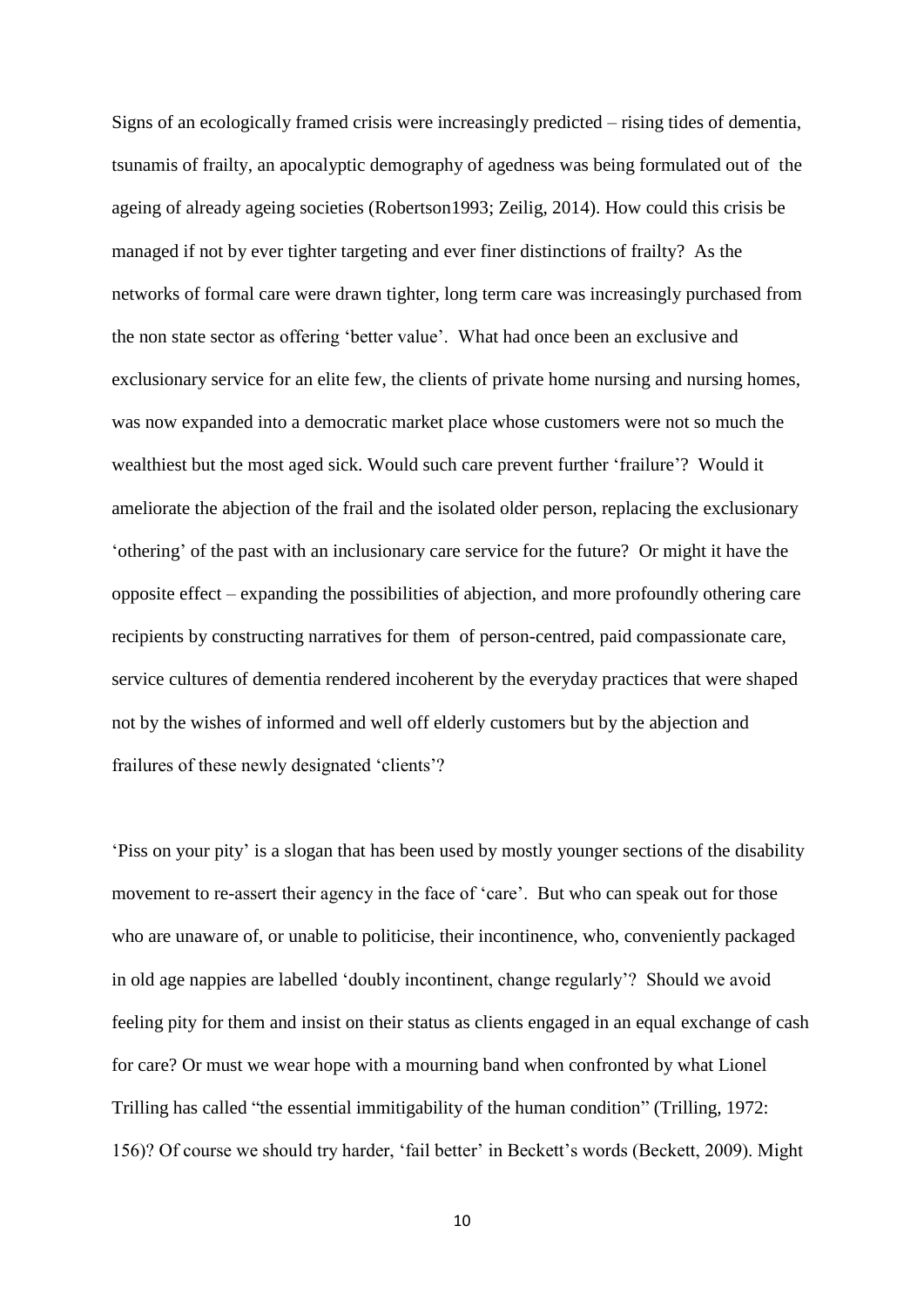we sometimes however also need to accept the idea of 'social death' as itself a kind of compassionate care, treating dementia as an involuntary haven for those for whom being forever a fully human agent has become simply too hard and too painful?<sup>1</sup>

### **Social death and dementia**

 $\overline{a}$ 

The concept of a social death was introduced into the social sciences in the 1960s by Glaser and Strauss who observed how, in hospital, some people often seemed to die socially – as people – before they died biologically – as bodies (Glaser and Strauss, 1966). Drawing upon their work, Mulkay and Ernst have defined social death as "the cessation of the individual person as an active agent in other's lives" acknowledging that individuals may be dead for some parties yet socially alive for others (Mulkay and Ernst, 1991: 178). They identified the 'elderly' as a group particularly prone to undergoing this kind of social death, especially in the context of age-segregated nursing and residential homes and suggested that "a basic distinction [be made] between those who are deemed to be close to death and those for whom death is not thought to be imminent" (Mulkay and Ernst, 1991: 183). This distinction they summarised as one between the fit and the frail, with the former serving to define more clearly the death of the latter. The ageing of later life in contemporary societies, Mulkay and Ernst concluded, meant that "a substantial part of those extra years of biological functioning that have been acquired … are likely to be spent… in a condition closely approaching social death" (Mulkay and Ernst, 1991: 194). The parallels between Baltes and Laslett's 'third versus fourth ages' approach are clear in this formulation.

<sup>&</sup>lt;sup>1</sup> This is in essence the position recently articulated by the British actress, Sheila Hancock, in her comments on the 'selfishness' of those older people who have not planned their long term care (Daily Telegraph, Wednesday, 29th April, 2015)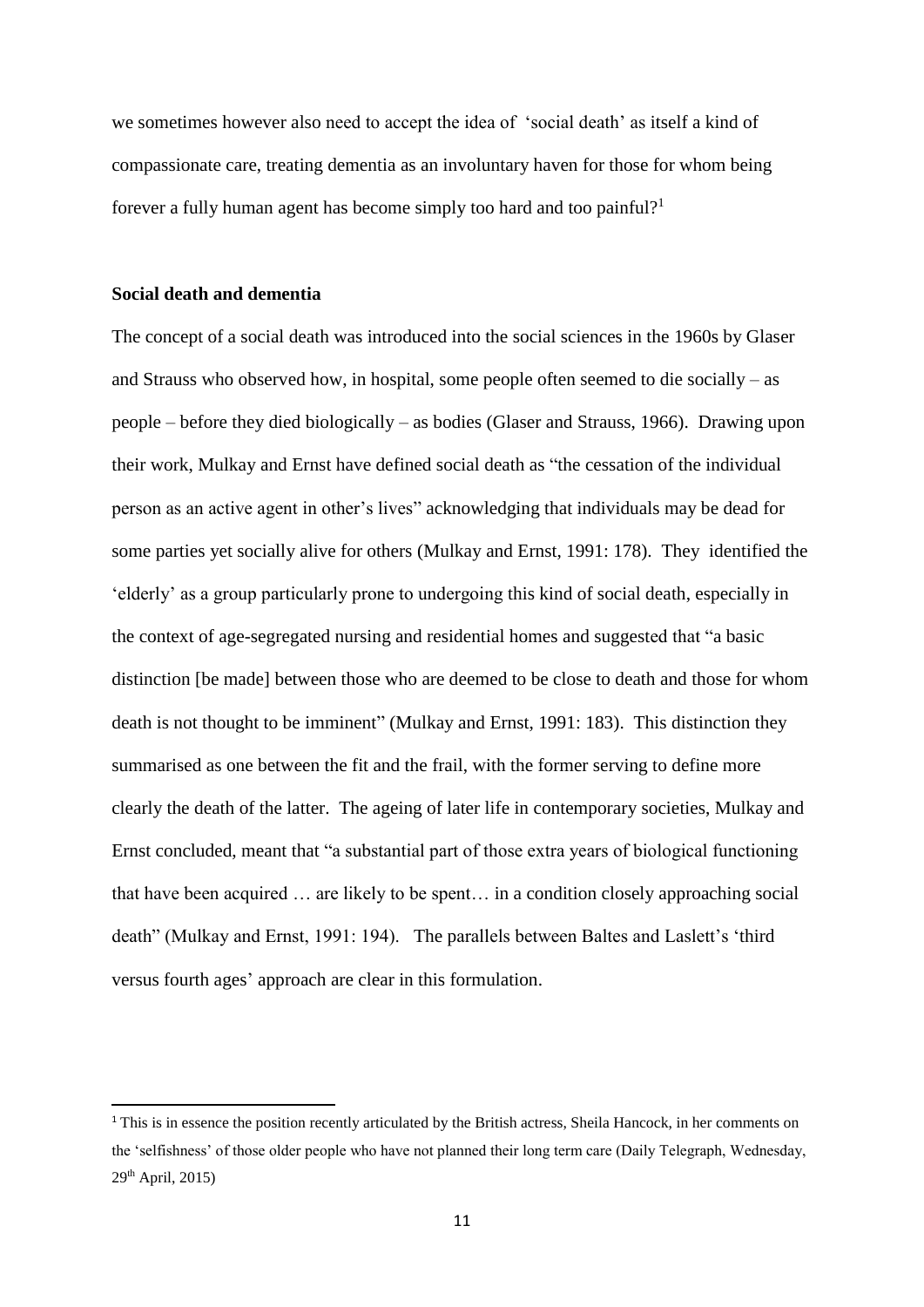The term 'social death' was applied to people with dementia in a series of papers by Helen Sweeting. Sweeting and her colleague Mary Gilhooly outlined the process that led people with dementia to becoming 'socially dead' in the minds of their carers (Sweeting and Gilhooly, 1992; 1997). They drew links with, while making distinctions between the loss of self or personhood ascribed to dementia and the idea of social death. They pointed out that the family may often remain actively involved with patients in a vegetative state, illustrating the "example of social life in the face of loss of personhood" while others may be treated as socially dead despite the existence of personhood such as when "a doctor may discuss a diagnosis with other staff in the patient's presence as if they were an inanimate object" (Sweeting and Gilhooly, 1997: 98).

Sweeting and Gilhooly observed a variable set of statuses ascribable to the people with dementia by their relatives. These they broadly classified into (a) those who were "socially alive and treated with attributed personhood", (b) those who were "socially alive but treated without attributed personhood" and (c) those who were "socially dead and treated without attributed personhood". Importantly, they found that both the loss of personhood and the idea of social death made sense to and were found meaningful to the carers themselves even if they did not necessarily apply these concepts to their family member.

How might these statuses or social positions – a loss of personhood, social death and the need to be cared for – be reconciled? Is caring an antidote to letting someone die socially, or can it also be one aspect of realising a social death? Is social death primarily a matter of not caring for a person, or of care without really caring about the person, providing disinterested and dispassionate care to mentally frail citizens whose personhood is past? Can these various concepts of social death, the imperative of care and the fourth age be (more) usefully linked?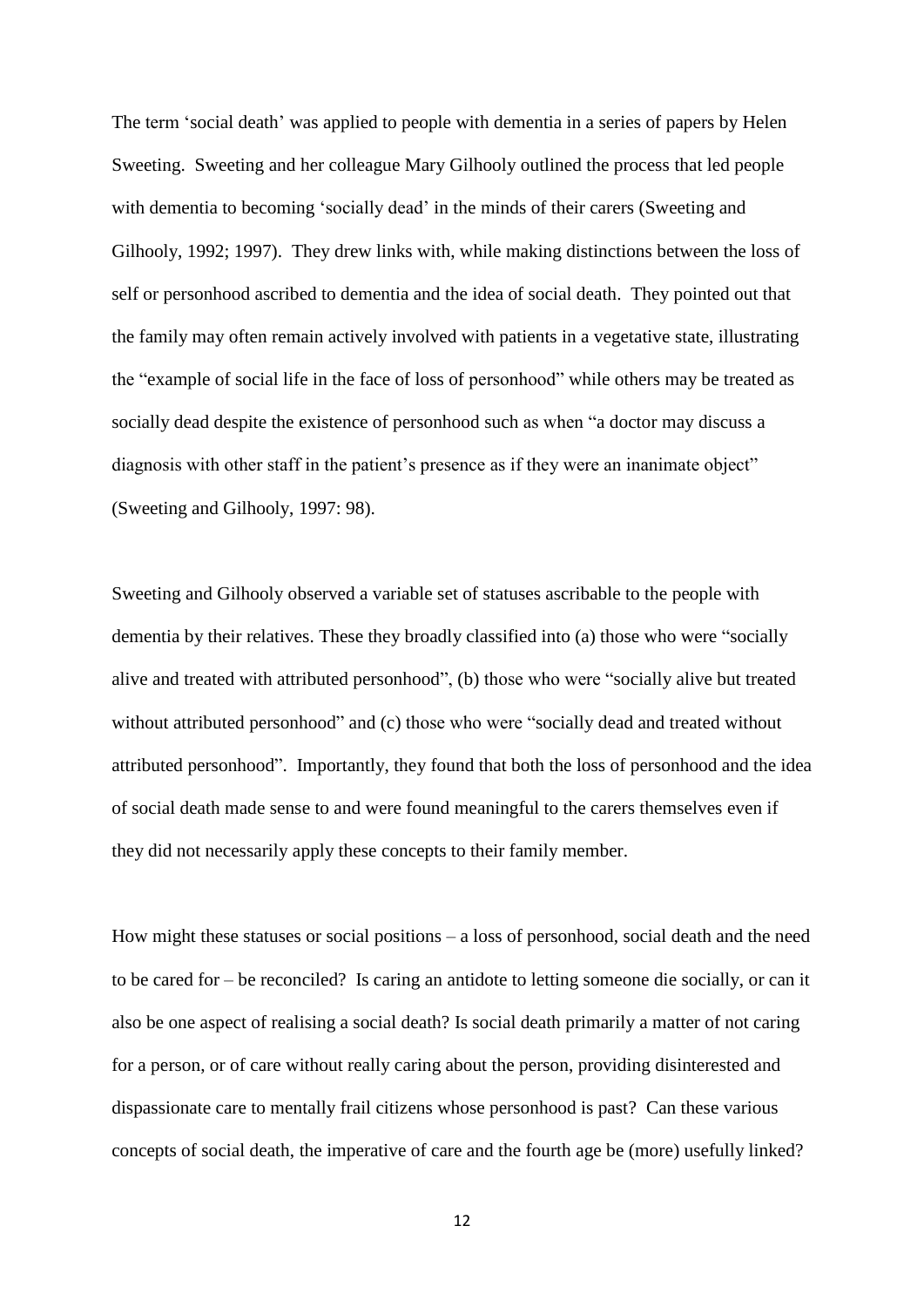#### **Social death, personhood and the moral imperative of the fourth age**

Since the publication of Mulkay and Ernst's paper and Sweeting and Gilhooly's work, little attention has been given to the idea of social death among older people with dementia. The early 'carer-focused' literature that spoke of dementia as the 'loss of self' (Small et al., 1998: 292) has been replaced by more 'person-centred' narratives that seek to promote inclusionary practices (Branelly, 2011). The implication is that narratives of 'loss of self' and 'social death' did not so much describe as ascribe a negative status to the person with dementia, contributing in effect to the exclusionary othering of people with dementia through a process that was described by Kitwood as 'malignant social psychology' (Kitwood & Bredin, 1992; Kitwood, 1993; 1997).

The turn from what might be deemed carer- lead narratives to narratives that acknowledge and sometimes privilege the perspective of the person with dementia can be seen as a turn away from exclusionary toward inclusionary othering – a rescuing of persons from disappearing into the darkest shadows of the fourth age. Giving space to persons with dementia, respecting their wishes, supporting their identity and recognising their individuality seem crucial in preventing the individual's de-personalisation and their social dying. The work of Tom Kitwood and his colleagues focused on developing the person with dementia's agentic potential in order to be able to act within the world. The crucial aspect of care within this person-centred philosophy was to change the cultural and social circumstances that undermine the personhood of the individual with dementia.

The focus upon the individual that is implicit in this model of dementia care has been criticised by Barlett and O'Connor (2007) who argue that the issue of power remains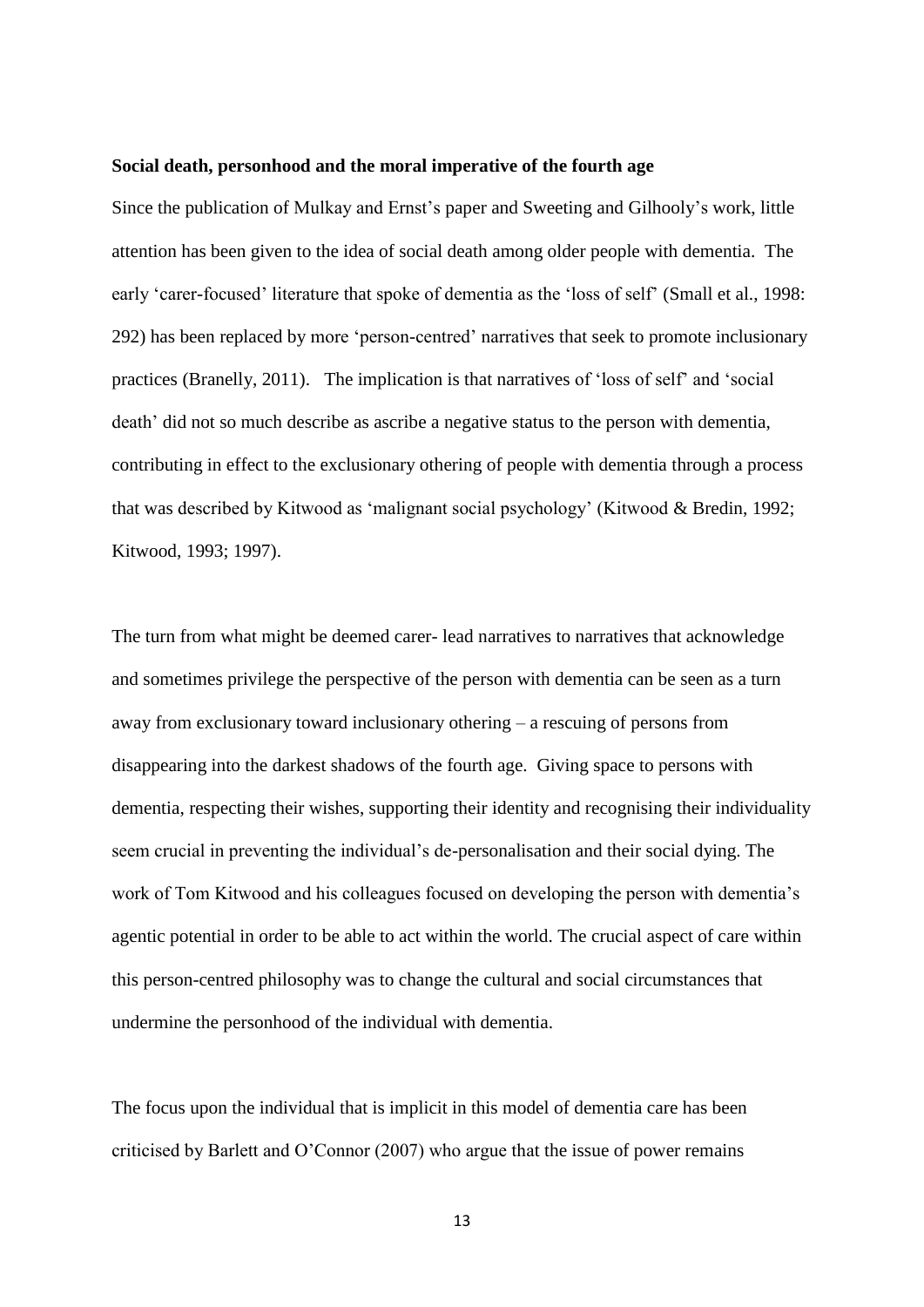unaddressed. Instead of focusing upon prioritising personhood, they advocate an approach based on the politics of citizenship. A person with dementia is entitled to the same from life as everyone else; it is their shared citizenship, not their personhood that counts. However, as citizenship tends to assume the individual's capacity to exercise citizen rights and responsibilities it needs further elaboration if it is to avoid the essentialism that besets ideas of personhood. Bartlett and O'Connor argue that we should not privilege any one notion of citizenship and instead see citizenship as the outcome of 'acts of power' in which people with dementia are actors co-constructing their own reality. Even person-centred care viewed through the lens of citizenship remains a form of othering however and has itself been subject to a degree of criticism. Behuniak (2010) for example has pointed out that what often lies behind the person centred approach is a position focused on the idea of the person as a legal construct. Even if these legal constructs are ascribed the status of citizens rather than persons it does not change this point of reference. Instead she argues people with dementia should be regarded as 'vulnerable persons' who may need at times special protection or care because of diminished capacity. This, she asserts, does not strip the person of rights, dignity or citizenship because it is guided by the shared empathy that is common to us all. Such empathy leads to a compassion that is rooted in an equality between human beings and an assumption of human autonomy. These she sees as the higher forms of power which integrate rather than exclude people with dementia from society.

It is problematic, however, that this critique of person-centred approaches leaves the issue of compassion in the same situation as those criticising ideas of pity. Who decides what for whom? This leads once again to the moral imperative of care. While it might be more virtuous to see the debate in terms of the protection of rights to participate as much as possible rather than ensuring people's protection from themselves as failed agents, the social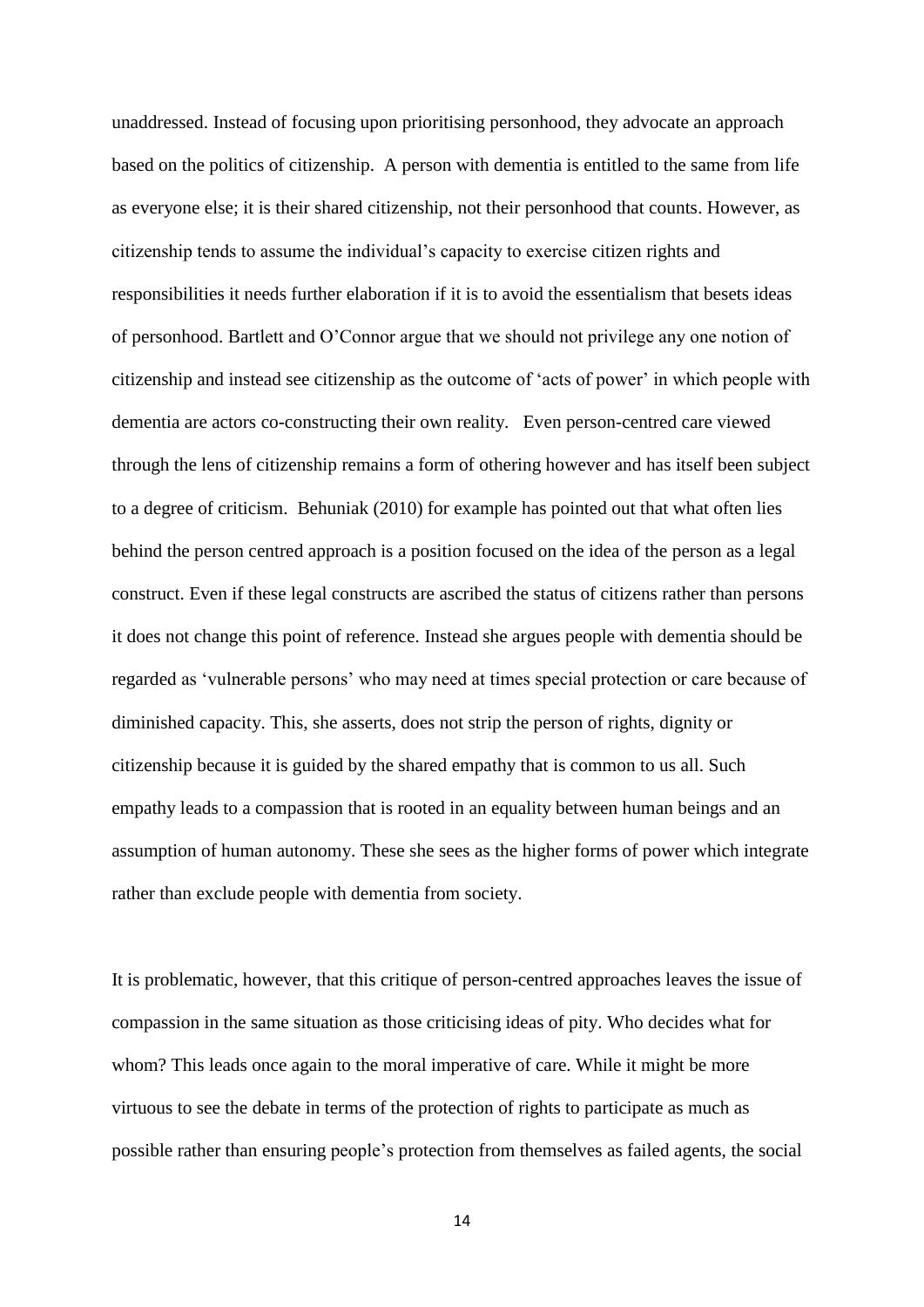imaginary of the fourth age cannot be brushed aside simply by re-constructing the narratives of care. How the person with dementia is helped to maintain their position in society is ultimately down to the efforts of others. It is not a matter of individual choice. As all the positions outlined above concur it involves a degree of *social* intent and the necessary diffusion of power from persons with dementia towards people without it. Rather than denying this process, it is important to recognise and support it, giving due value to the person with dementia in large part by giving due value to those who have to act for such persons. It may be radical but it is not obviously restitutive to 'piss on their pity'. By showing concern for those who are concerned about – and who care for – the person with dementia; by enabling them, one might say, to hold off the shadows of the fourth age as long as they can and as long as they desire to.

## **Conclusion**

The fourth age can be understood as a feared imaginary of old age. Much of that fear settles on the loss of agency that is associated with frailty, particularly mental frailty and the perceived abjection of an undignified journey toward non-existence. The presence and salience of such a social imaginary, we feel, helps explain the widespread fear of late life dementia reported among those reaching or already entering later life (Breining et al., 2014; Cantegreil-Kallen and Pin, 2012). Part of that fear can be represented as a fear of undergoing a premature social death – of becoming irrevocably lost to one's self as a concerned agent involved with the business of living.

Alongside the abjection, frailty and loss of social agency which fashion the fourth age's imaginary there exists a moral imperative to care that ties those in the shadows of the fourth age to the rest of the social world. Collective and familial expressions of this imperative of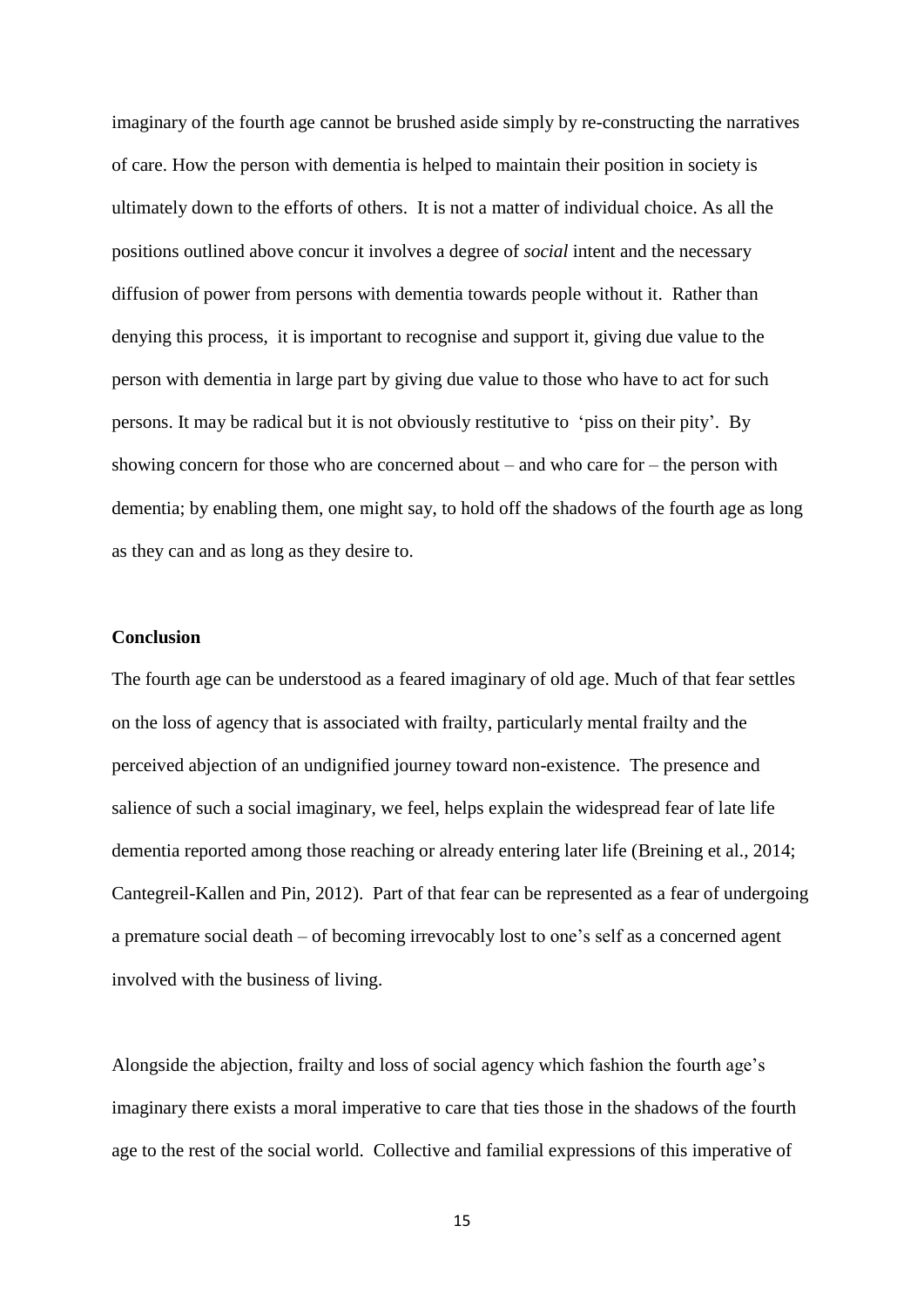care has a long history across many cultures and within many religious traditions. Social death, we suggest, is unimaginable without the moral imperative to care and both can be understood as aspects of the fourth age's social imaginary. Their intimate linkage arises through the development of caregiving narratives and practices within the family and within social relationships that operate between the fit and the frail. The paradox lies in what orients the transformation of care; the perceived changes that are viewed not as change and certainly not as 'development' but as increased dependency and decreased agency.

Dementia presents an acute form of this paradox. As the updating of self begins to fail, it is increasingly what Ricoeur has called the 'sameness of self' that serves to maintain personhood (Ricoeur, 1992). With an increasing disconnection between the changes to self that others begin sooner or later to observe, the maintenance of sameness (identity) comes at a growing interpersonal cost. It becomes harder to treat the person as the same self when the person's actions, attitude and discourse bear growing witness not just to change but to otherness. Within this conflict between self-sameness and self-change, care takes on new powers, including the power to effect or deny the social death of the person as the past self, who is deemed other to that same self.

Such a death might once have been wished for by the person affected, as a way of preventing the indignity of becoming evidently other to oneself, an indignity that the carer is helpless – as carer – to prevent . In such circumstances, pity more than compassion might seem the more appropriate, or more possible, emotional response with which to carry on caring for someone who has ceased to be the same self, who has become 'other'. Whether or not this kind of acceptance constitutes social death, or whether or not it negates some essentialised concept of 'personhood', we would argue that it does not necessarily constitute not caring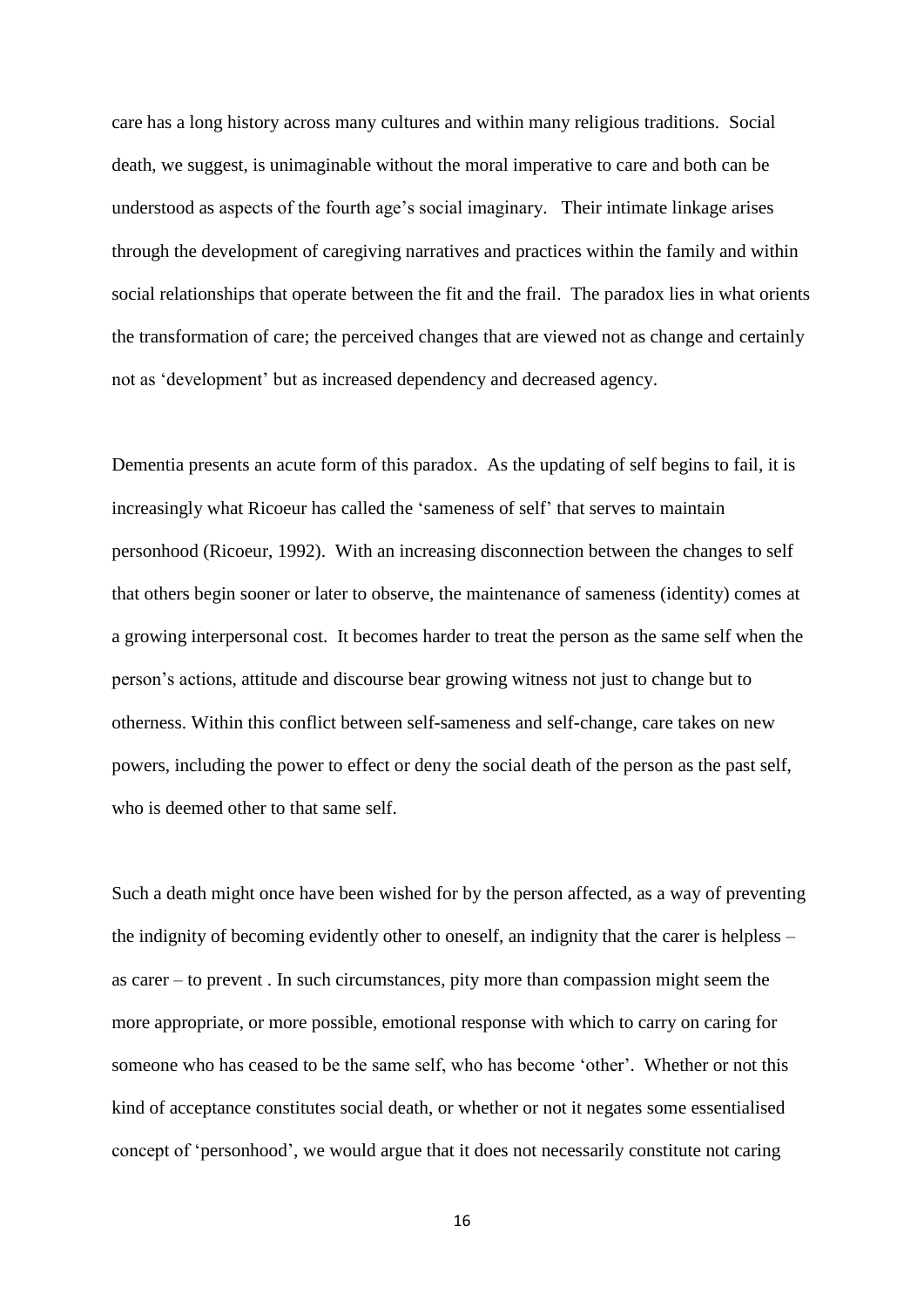even if it is caring in memory of a past self no longer seemingly present. Recognising and valuing the social being of the person being *cared for* in their past sameness and in their present difference can still be *caring about* the person with dementia – in the sense of protecting and providing for that person. However, we have argued this also requires recognising and valuing the social being of the person or persons who are doing the caring, protecting them too from the darker and depersonalising aspects of the fourth age. Sometimes that might mean choosing a social death.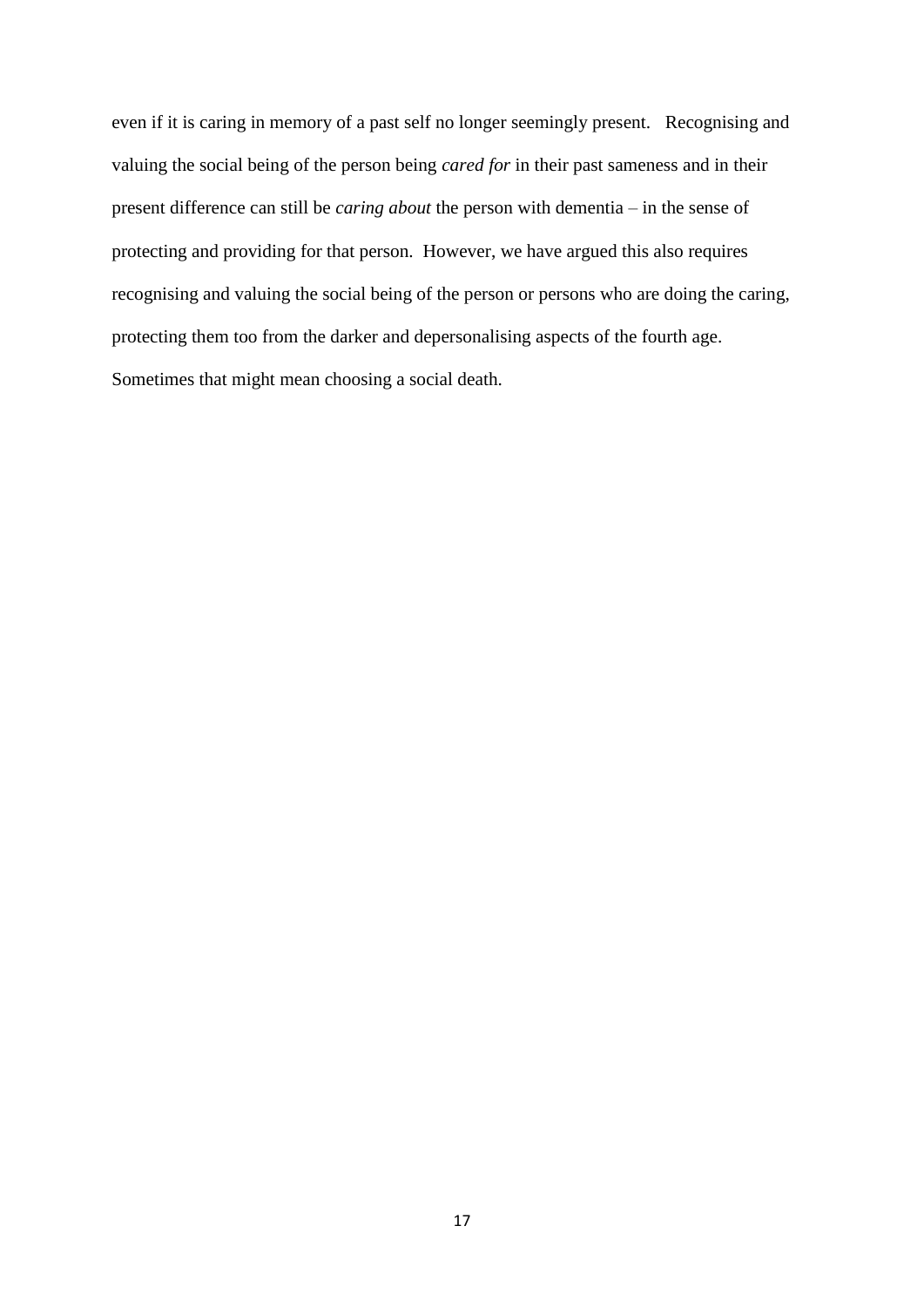### **References**

Baltes, P.B. and Smith (2003). New frontiers in the future of aging: from successful aging of the young old to the dilemmas of the fourth age. *Gerontology*, 49 (2): 123-135.

Baltes, P.B. (2006). Facing our limits: Human dignity in the very old. *Daedalus*, 135 (1) 32- 39.

Bartlett, R., & O'Connor, D. (2007). From personhood to citizenship: Broadening the lens for dementia practice and research. *Journal of Aging Studies*, 21(2), 107-118.

Bataille, G. (1999). Abjection and miserable forms (trans. Y. Shafir), in [ed.] S. Loetinger,

*More & Less.* MIT Press: Cambridge, Mass, pp. 8-13. .

Beckett, S. (2009) Worstward Ho!, in *Company/ Ill Seen, Ill Said/ Worstward Ho/ Stirrings Still.* London, Faber & Faber.

Behuniak, S. M. (2010). Toward a political model of dementia: Power as compassionate care. *Journal of Aging Studies*, 24(4), 231-240.

Brannelly, T. (2011). Sustaining citizenship: People with dementia and the phenomenon of social death. *Nursing Ethics*, 18(5), 662-671.

Breining, A., Lavallart, B., Pin, S., Leon, C., Moulias, S., Arwidson, P., Beck, F., Berr, C. and Verny, M. (2014). Perception of Alzheimer's disease in the French population. *The Journal of Nutrition, Health & Aging*, 18(04), 393-399.

Caddell, L.S. & Clare, L. (2010). The impact of dementia on self and identity: a systematic review. *Clinical Psychology R*eview, 30(1), 113-126.

Canales, M. K. (2000). Othering: toward an understanding of difference. *Advances in Nursing Science*, 22(4), 16-31.

Canales, M. K. (2010). Othering: Difference understood?: A 10 -year analysis and critique of the nursing literature. *Advances in Nursing Science*, 33(1), 15-34.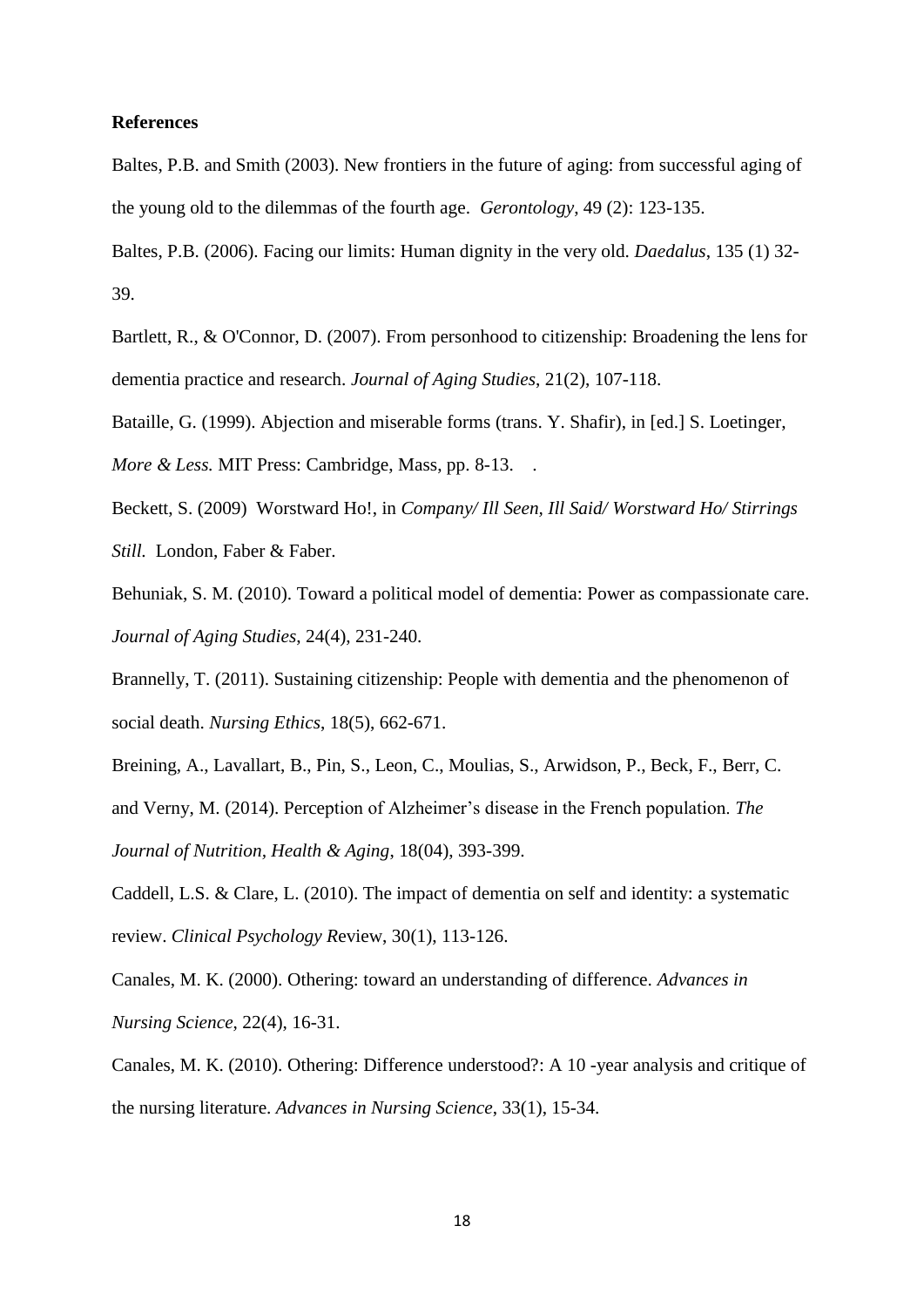Cantegreil-Kallen, I. and Pin, S. (2012). Fear of Alzheimer's disease in the French population: impact of age and proximity to the disease. *International Psychogeriatrics*, 24(01), 108-116.

Castoriadis, C. (1987). *The Imaginary Institution of Society*. Cambridge, Polity Press. Dalley, G. (1988) *Ideologies of caring: rethinking community and collectivism* Basingstoke Macmillan Education,

Davis, D.H. (2004). Dementia: sociological and philosophical constructions. *Social Science & Medicine,* 58 (2) : 369-378.

Dewing, J. (2008). Personhood and dementia: Revisiting Tom Kitwood's ideas. *International Journal of Older People Nursing*, 3 (1), 3-13.

Eustache, M. L., Laisney, M., Juskenaite, A., Letortu O, Platel H, Eustache F & Desgranges B (2013). Sense of identity in advanced Alzheimer's dementia: A cognitive dissociation between sameness and selfhood? *Consciousness and Cognition*, 22 (4) : 1456-1467.

Finch J. (1989). *Family Obligations and Social Change*. Cambridge: Polity Press.

Furness, Hannah (2015). Sheila Hancock: it is stupid to avoid thinking about living in a care home, Daily Telegraph, Wednesday, 29th April, 2015.

(Accessed 29th April, 2015 via:

http://www.telegraph.co.uk/news/health/elder/11569456/Sheila-Hancock-it-is-stupid-toavoid-thinking-about-living-in-a-care-home.html)

George, D.R. (2010). The art of medicine: Overcoming the social death of dementia through language. *The Lancet*, 376, 586-587.

Gilleard, C, and Higgs, P. (2010). Aging without agency: Theorizing the fourth age *Aging & Mental Health*, 14 (2), 121-128.

Gilleard, C. and Higgs, P. (2013). The fourth age and the concept of a 'social imaginary': A theoretical excursus. *Journal of Aging Studies*, 27 (4), 368-376.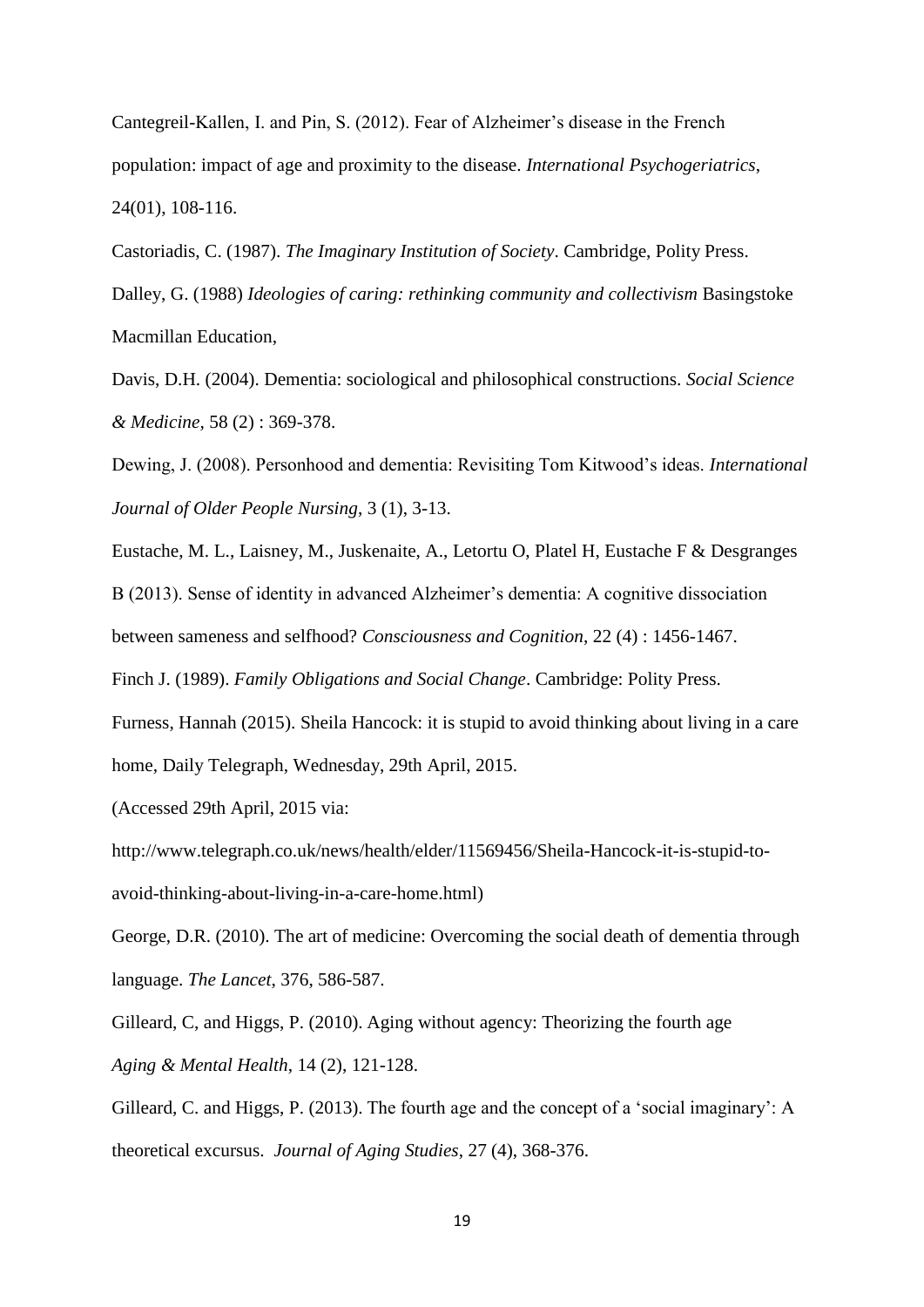Gilhooly, M. L., Sweeting, H. N., Whittick, J. E., & McKee, K. (1994). Family care of the dementing elderly. *International Review of Psychiatry*, 6(1), 29-40.

Glaser, B.G. & Strauss, A.L. (1966). *Awareness of Dying*. New Brunswick, NJ,: Transaction Publishers.

Hertogh, C.M., de Boer, M.E., Dröes, R.M. & Eefsting, J.A. (2007). Would we rather lose our life than lose our self? Lessons from the Dutch debate on euthanasia for patients with dementia. *The American Journal of Bioethics*, 7 (4): 48-56.

Higgs, P. and Gilleard, C. (2015). *Rethinking Old Age: Theorising The Fourth Age.* London: Palgrave Macmillan.

Hughes, J.C., Louw, S.J. & Sabat, S.R. (eds.). (2006). *Dementia: Mind, Meaning, and the Person*. Oxford: Oxford University Press.

Kitwood, T. & Bredin, K. (1992). Towards a theory of dementia care: personhood and wellbeing. *Ageing and Society*, 12 (3): 269-287.

Kitwood, T. (1993). Towards a theory of dementia care: the interpersonal process. *Ageing and Society,* 13 (1): 51-67.

Kitwood, T. (1997). *Dementia Reconsidered: The person comes first*. Buckingham: Open University Press.

Laslett, P. (1989). *A Fresh Map of Life*. London: Weidenfeld & Nicolson.

Laslett, P. (1996). *A Fresh Map of Life*. 2<sup>nd</sup> edition. London: Macmillan Press.

Mulkay M. and Ernst, J. (1991). The changing profile of social death. *European Journal of Sociology,* 32 (1) : 172-196.

MacCallum, E. J. (2002). Othering and psychiatric nursing. *Journal of Psychiatric and Mental Health Nursing,* 9(1), 87-94.

Neugarten, B.L. (1974). Age groups in American society and the rise of the young-old. *The Annals of the American Academy of Political and Social Science*, 415(1), 187-198.